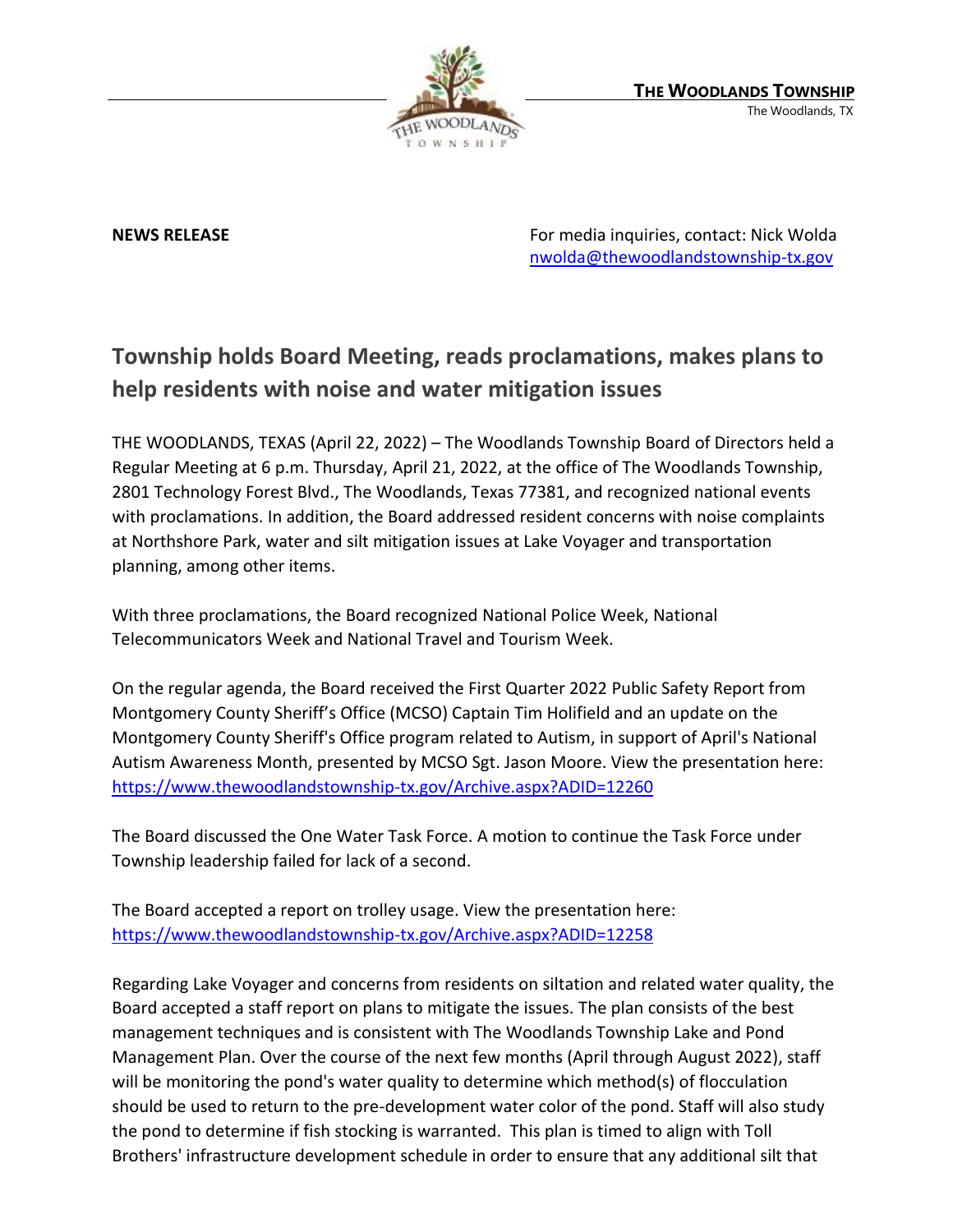

may come into the system is treated. The Township routinely provides lake and pond maintenance; however, because the water was impacted by adjacent development, staff reported that Toll Brothers has improved its silt barriers and has agreed to pay the costs related to flocculation.

The Board also accepted a report on the results of the Park Ranger patrol in response to noise and sound complaints at Northshore Park. The Board voted to continue the dedicated Northshore Park "hot spot" program by the Ranger unit(s) to ensure compliance with Township Orders related to sound/noise between the hours of 8 and 11 p.m., and for staff to return to the Board with one full year of data related to this program. View the presentation here: <https://www.thewoodlandstownship-tx.gov/Archive.aspx?ADID=12259>

On the consent agenda, the Board:

- Accepted administrative reports from Community Services, Law Enforcement and Community Policing, Transportation (Park and Ride and Trolley System) and The Woodlands Fire Department.
- Approved the purchase of tools and equipment for the recently purchased replacement fire engine, replacement ladder truck, and new fire engine.
- Approved a Letter of Intent to purchase three replacement trucks for park operations using Capital Replacement Reserve funding.

Following the presentations and discussion, the Board recessed to Executive Session and did not take any action upon reconvening.

Members of the public addressed the Board at the beginning of the meeting. The Woodlands Township Board Meetings may be attended in person, watched live online or viewed later via recording at [www.thewoodlandstownship-tx.gov/meetingvideos](http://www.thewoodlandstownship-tx.gov/meetingvideos) . The agenda and attachments may be viewed at [https://www.thewoodlandstownship-tx.gov/991/Agendas-Minutes-and-](https://www.thewoodlandstownship-tx.gov/991/Agendas-Minutes-and-More)[More.](https://www.thewoodlandstownship-tx.gov/991/Agendas-Minutes-and-More)